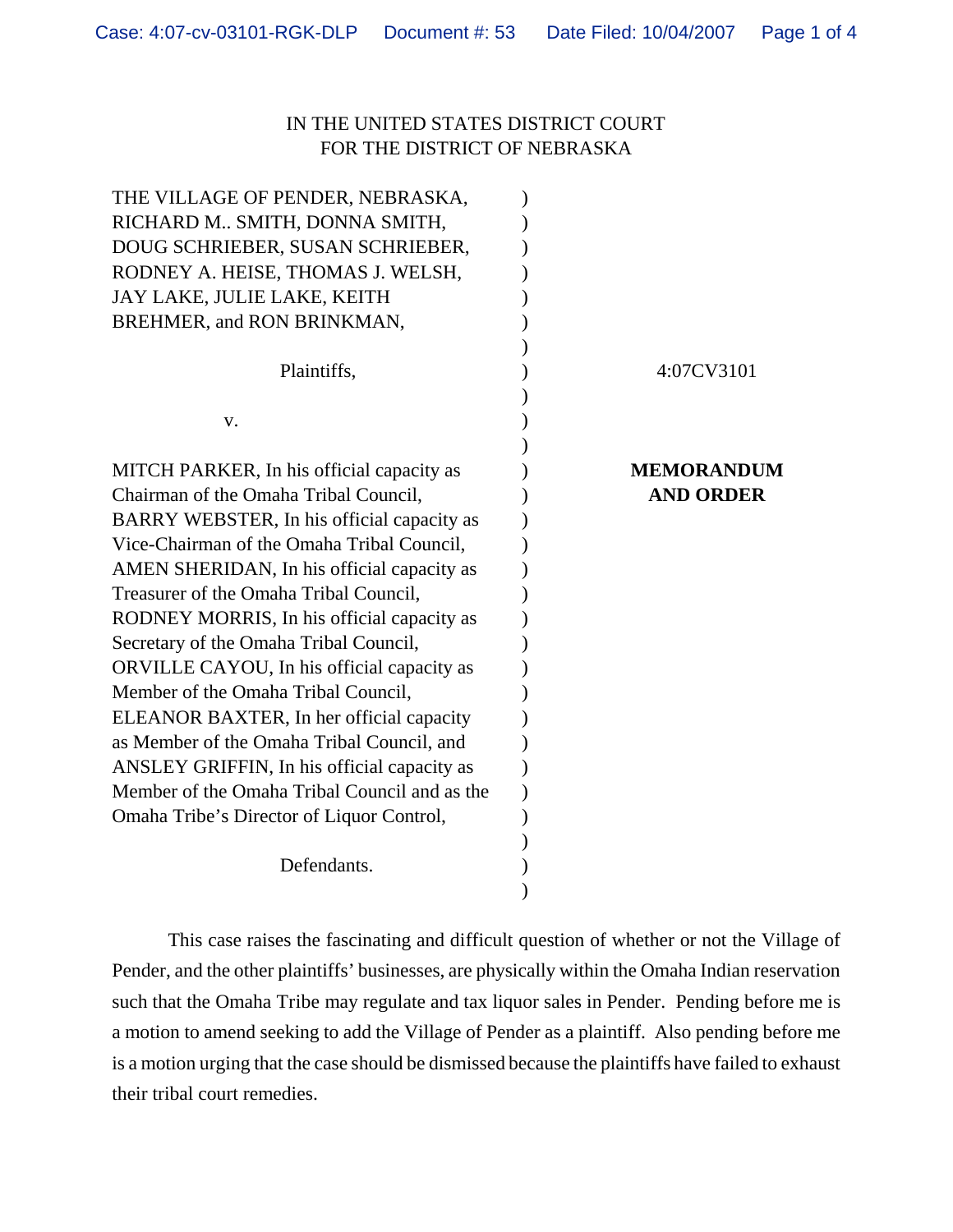## *The Motion to Amend*

Despite the objection of the defendants, I will grant the motion to amend. Contrary to the assertion of the defendants, I conclude that the Village of Pender has Article III standing.

The second amended complaint attached to the motion to amend shall become the operative complaint and the plaintiffs shall immediately file the original of that complaint. To be clear, the Village of Pender is now a party to this litigation. I have captioned this case accordingly.

## *The Motion to Dismiss*

 I will deny the motion to dismiss, but I will require the plaintiffs to exhaust whatever remedies they may have in the tribal court before I proceed any further with this case.<sup>1</sup> I will stay these proceedings for a reasonable time, but I will keep the temporary restraining order, regarding enforcement of the liquor regulations, in place.

By way of background, the plaintiffs have presented evidence that the Solicitor of the Department of Interior, the Nebraska Attorney General, and a Nebraska state court have all determined that the land in dispute is no longer a part of the Omaha reservation. (*See* Filing 6, Br. Supp. Mot. Temp. Restraining Order at CM/ECF pp. 8-9 (summarizing Aff. of J. Fenner, Pls.' Ex. 10(A)., Pls.' Ex. 12, Pls.' Ex. 16).) Nonetheless, it is not disputed that the land was once part of the reservation.

<sup>&</sup>lt;sup>1</sup>This assumes that the tribal court will act rapidly to resolve the disputed issues once they are presented to the tribal court. If the plaintiffs believe that the tribal court is not proceeding expeditiously and in good faith, they may seek relief from the stay, assuming, of course, that the plaintiffs act promptly to seek relief from the tribal court. Everyone should keep in mind that the temporary restraining order entered against the defendants regarding enforcement of the liquor regulations remains in place.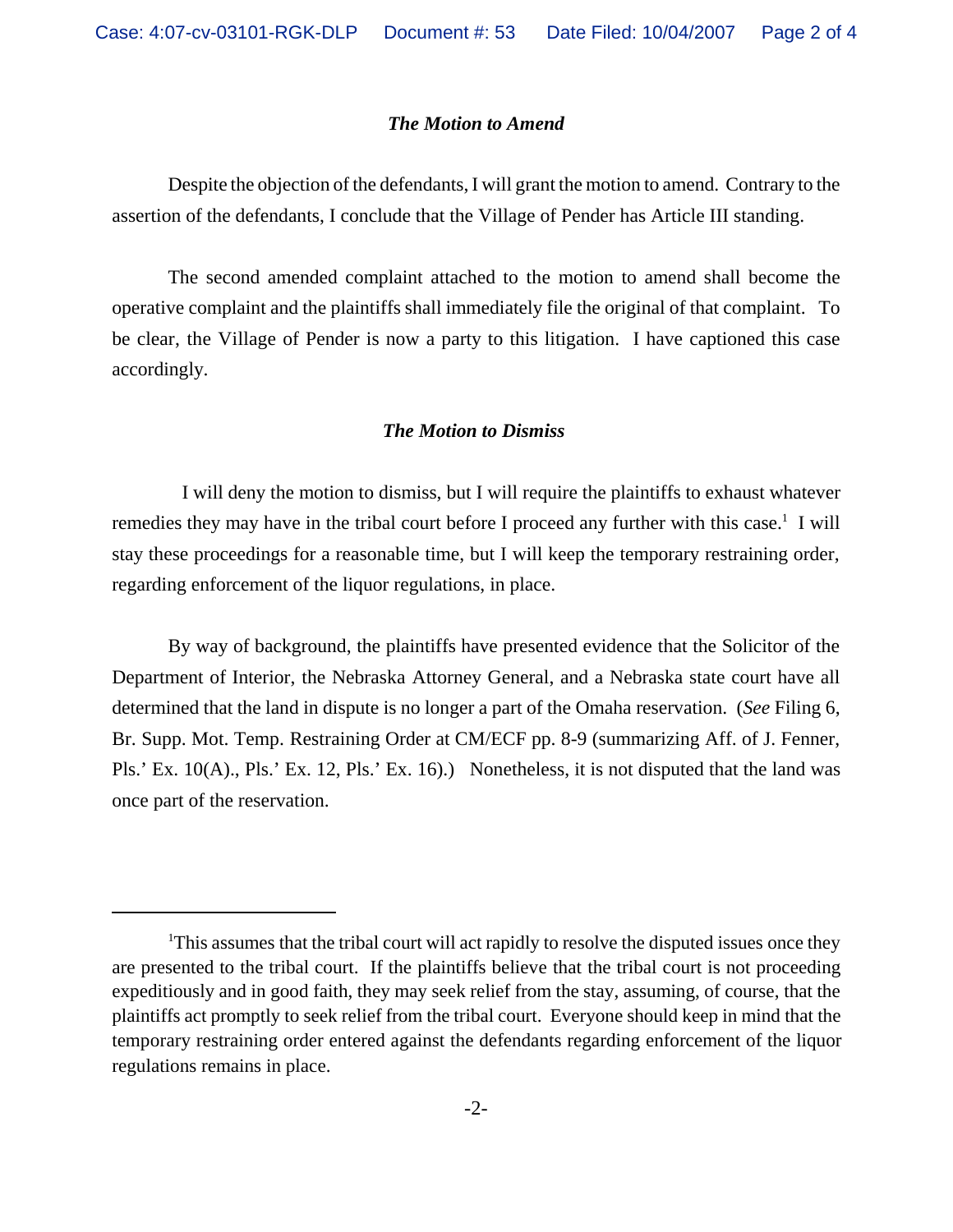While the briefing has been excellent, neither side has given me a case that is squarely on point regarding whether exhaustion is required in these circumstances. As a result, I must read the "tea leaves." Having done the best I can, I conclude that it would be wise to hear from the tribal court before I proceed further.<sup>2</sup> In particular, I conclude that where, as here, land was once in an Indian reservation, but there is also a non-frivolous argument that the land no longer remains in the Indian reservation, a stay of proceedings and a requirement of exhaustion is appropriate. *Cf. Duncan Energy Co. v. Three Affiliated Tribes, 27 F.3d 1294, 1299 (8<sup>th</sup> Cir.* 1994) (after determining that the appellee's contention that land had been withdrawn from the reservation by a 1910 Congressional law was in error, reversing summary judgment and requiring exhaustion, stating that: "Because a federal court's exercise of jurisdiction over matters relating to reservation affairs can impair the authority of tribal courts, the Supreme Court has concluded that, as a matter of comity, the examination of tribal *sovereignty* and *jurisdiction* should be conducted in the first instance by the tribal court itself.") (emphasis added) (citation omitted); *Petrogulf Corp. v. Arco Oil & Gas Co.*, 92 F. Supp. 2d 1111, 1115 (D. Colo. 2000) (owner of working interest in gas field sued mineral lessee on adjoining Indian trust lands for mineral trespass; even though neither party was an Indian, and plaintiff's alleged damage occurred on non-Indian land, the federal court required exhaustion; observing that the damage was allegedly caused by activities that took place on Indian land, the court stated: "*Enlow* teachesthat . . . comity concerns. . . counsel against a federal court addressing boundary disputes involving Indian land before a tribal court has had an opportunity to do so.") (citing *Enlow v. Moore*, 134 F.3d 993, 996 (10<sup>th</sup> Cir. 1998)).

Evidently appreciating the uncertain state of the law, the defendants concede that "if the court deems it more appropriate, it can stay this action for a reasonable period of time pending the Plaintiffs<sup>['</sup>] efforts to seek relief with the Omaha Tribal Courts." (Filing 34, at CM/ECF pp. 14-15.) Suffice to state that I deem it more appropriate to stay this matter rather than dismiss it. *See Duncan Energy Co.*, 27 F.3d at 1303 (where Judge Loken, in a concurring opinion, stated

 $2$ To be clear, I do not decide whether or to what extent I will be bound by any decision of the tribal court. The deference, if any, owed to a tribal court decision will be determined later.